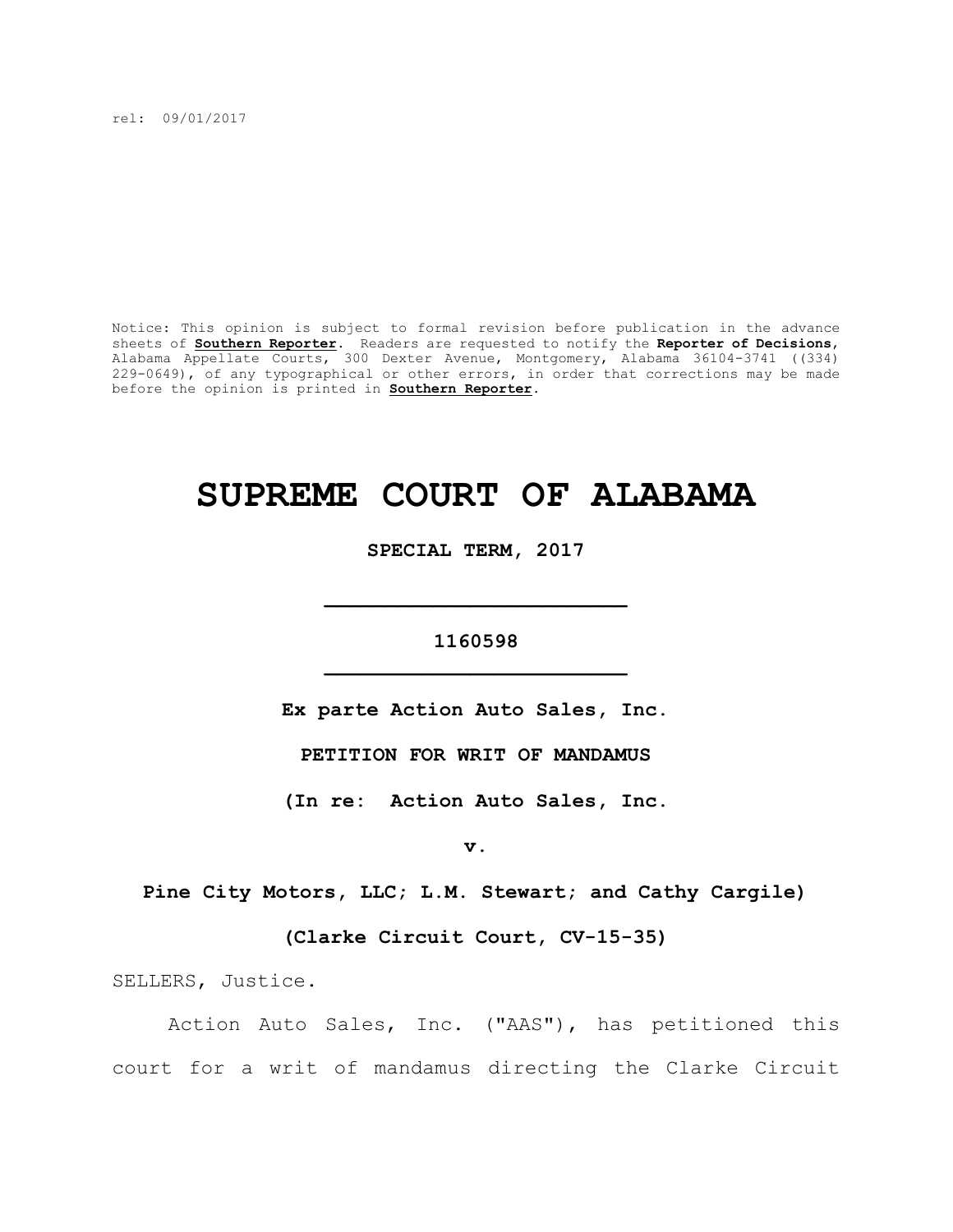Court ("the trial court") to vacate orders denying AAS's objection to L.M. Stewart and Cathy Cargile's notice of intent to serve subpoenas on nonparties Merchants Bank and accountant Eddie Nicholes and denying AAS's motion for a protective order and to issue an order granting its motion. We grant the petition and issue the writ.

The materials before this court indicate the following. AAS, a financing company, made loans to Pine City Motors, LLC ("Pine City"), so that Pine City could purchase vehicles for resale. Pursuant to various financing agreements and promissory notes, AAS held security interests in the vehicles purchased by Pine City for resale. Stewart and Cargile purchased a vehicle from Pine City, which allegedly was encumbered by a security interest held by AAS. Stewart and Cargile suggest that, after they took possession of the vehicle, Pine City failed to satisfy its debt to AAS, and AAS or Pine City retained physical possession of the certificate of title for the vehicle. Thereafter, AAS sued Pine City, Stewart, and Cargile, requesting damages and a judgment directing Stewart and Cargile to return the vehicle to AAS.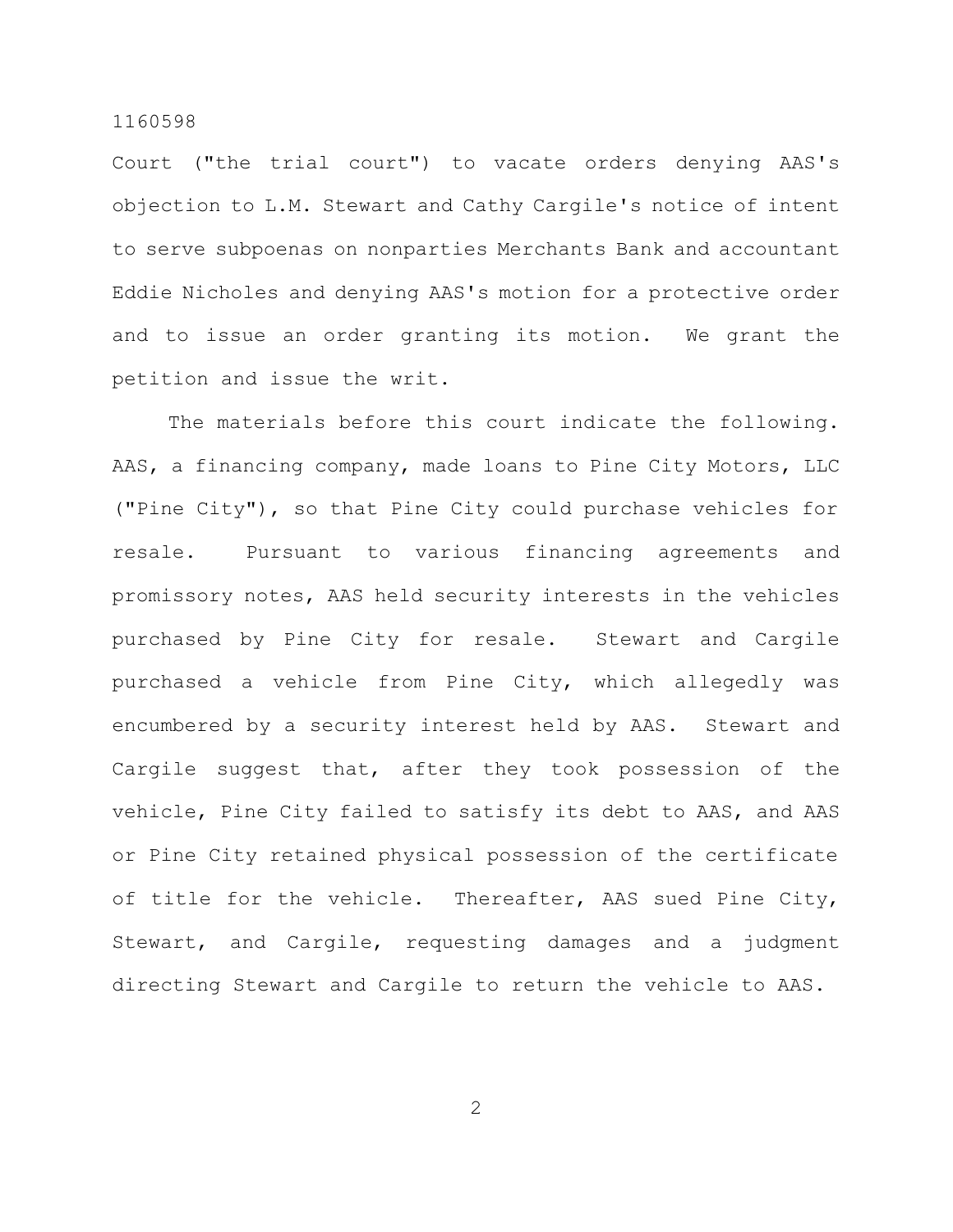Stewart and Cargile filed a counterclaim against AAS and a cross-claim against Pine City. Pointing to various Alabama statutes, Stewart and Cargile asserted that their rights in the vehicle are superior to AAS's and that AAS or Pine City improperly retained possession of the certificate of title for the vehicle. Stewart and Cargile also demanded compensatory and punitive damages, asserting theories of negligence and wantonness and conspiracy between AAS and Pine City.

During the period at issue, Vivian Paul was the sole shareholder of AAS. Paul testified during deposition that, on occasion, she had personally loaned or contributed funds to AAS so that AAS could, in turn, make loans to Pine City. Paul testified that AAS used an account at Merchants Bank to facilitate loans to Pine City and that the funds Paul transferred to AAS were deposited into that account.

Paul's testimony suggests that some of or all the transfers she made to AAS were not evidenced by promissory notes. She testified, however, that Nicholes, who worked as the accountant for AAS and for Paul personally, kept track of the loans and contributions Paul had made to AAS, as well as debts owed AAS by Pine City. Paul testified that she, too,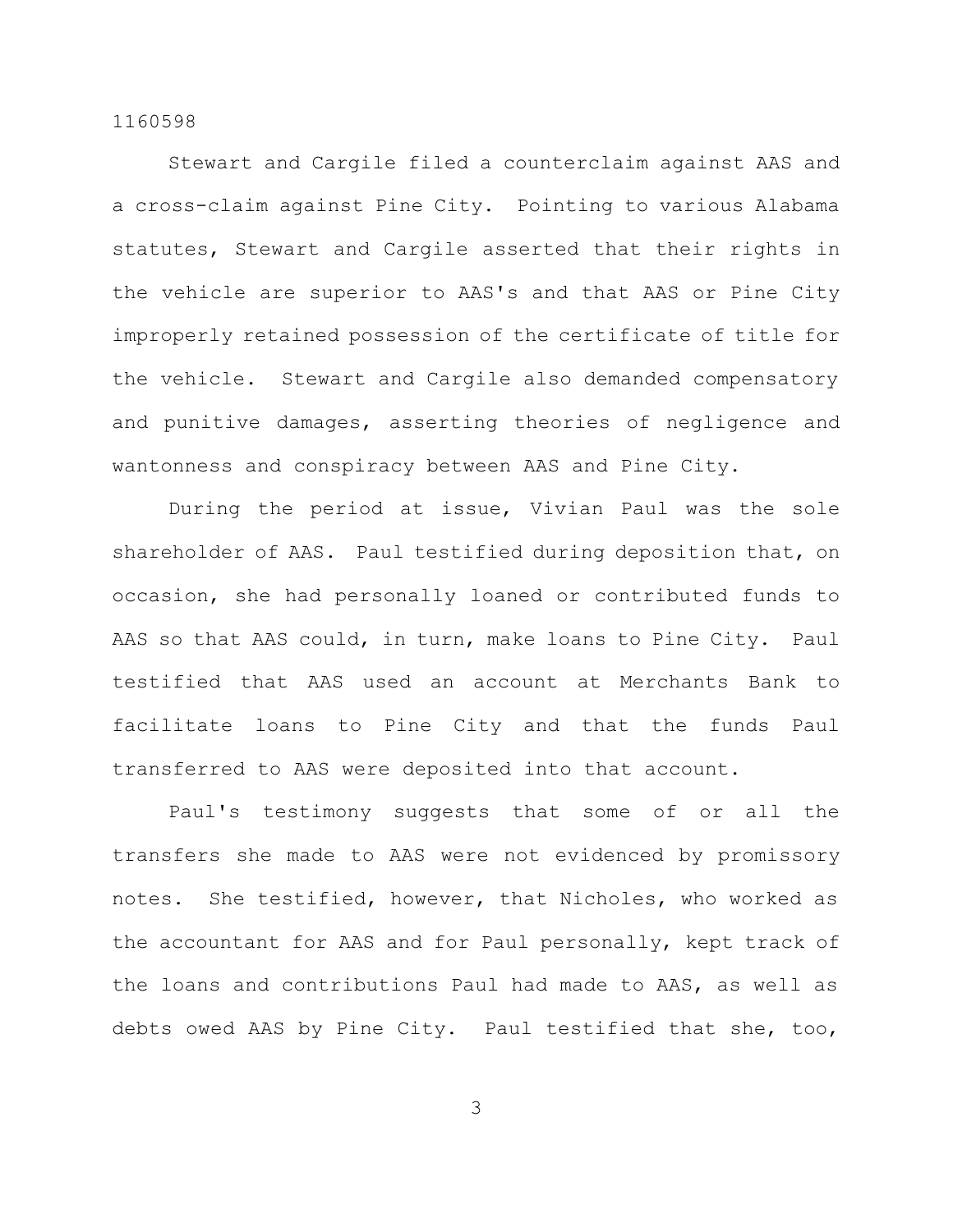had kept records of her transactions with AAS on her personal computer but that, around the time Pine City defaulted on its obligations to AAS, Paul had obtained a new computer and was unable to access her records regarding the transactions on the new computer. According to Stewart and Cargile's answer to AAS's mandamus petition, however, "Paul acknowledged that Nicholes should have duplicate records of all the loan information that was stored on her old computer."

After Paul's deposition, Stewart and Cargile filed notices of intent to serve subpoenas on Merchants Bank and Nicholes. The proposed subpoenas requested that those nonparties produce "[a]ny and all financial records for Vivian Paul, personally, or [AAS] and from Vivian Paul or [AAS] for the past five (5) years." AAS filed an objection to the proposed subpoenas and a motion for a protective order, seeking to limit production to only those records showing "cash contributions, injections or loans from Vivian Paul to [AAS]." AAS asserted that records relating solely to Paul's personal finances, and not to her transactions with AAS, should not be produced.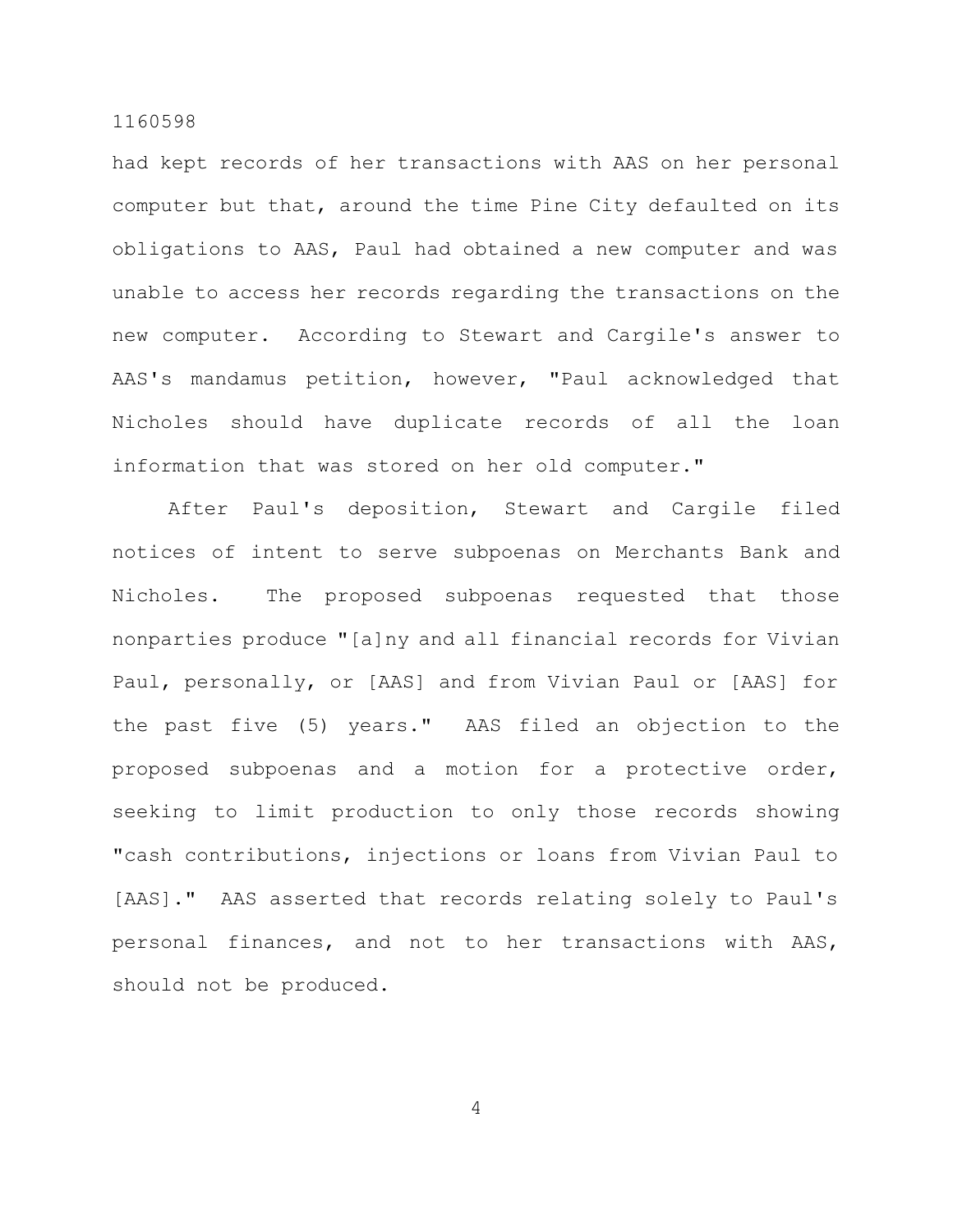Following a hearing, the trial court denied AAS's requests to limit the scope of the proposed subpoenas, and AAS filed the present petition for a writ of mandamus. AAS asks this Court to direct the trial court to vacate its orders denying AAS's objection to the proposed subpoenas and its motion for a protective order. In support, AAS argues that records relating solely to Paul's personal finances that have no relation to her dealings with AAS are irrelevant and that their production would, without sufficient justification, invade Paul's privacy interests. This Court stayed the trialcourt proceedings pending resolution of AAS's petition.<sup>1</sup>

<sup>&</sup>lt;sup>1</sup>The materials before this Court do not suggest that Paul herself filed an objection to the proposed subpoenas, and she has not joined in AAS's mandamus petition. Although Stewart and Cargile argue that the records in question are relevant and that Paul has no expectation of privacy in them, we have not been presented with persuasive argument that AAS, as a party, simply does not have "standing" to challenge the issuance of the nonparty subpoenas based on Paul's alleged privacy interests and the alleged irrelevancy of the information sought. See generally Rule 45(a)(3)(B), Ala. R. Civ. P. ("Any person or party may serve an objection to the issuance of a subpoena for production, inspection, copying, testing or sampling ...."); Rule 26(c), Ala. R. Civ. P. ("Upon motion by a party or by the person from whom discovery is sought, ... the court ... may make any order that justice requires to protect a party or person from annoyance, embarrassment, oppression, or undue burden or expense ...."); and Ex parte Morris, 530 So. 2d 785 (Ala. 1988) (considering, and agreeing with, a party's argument that an order compelling that party's expert witnesses to produce tax records and other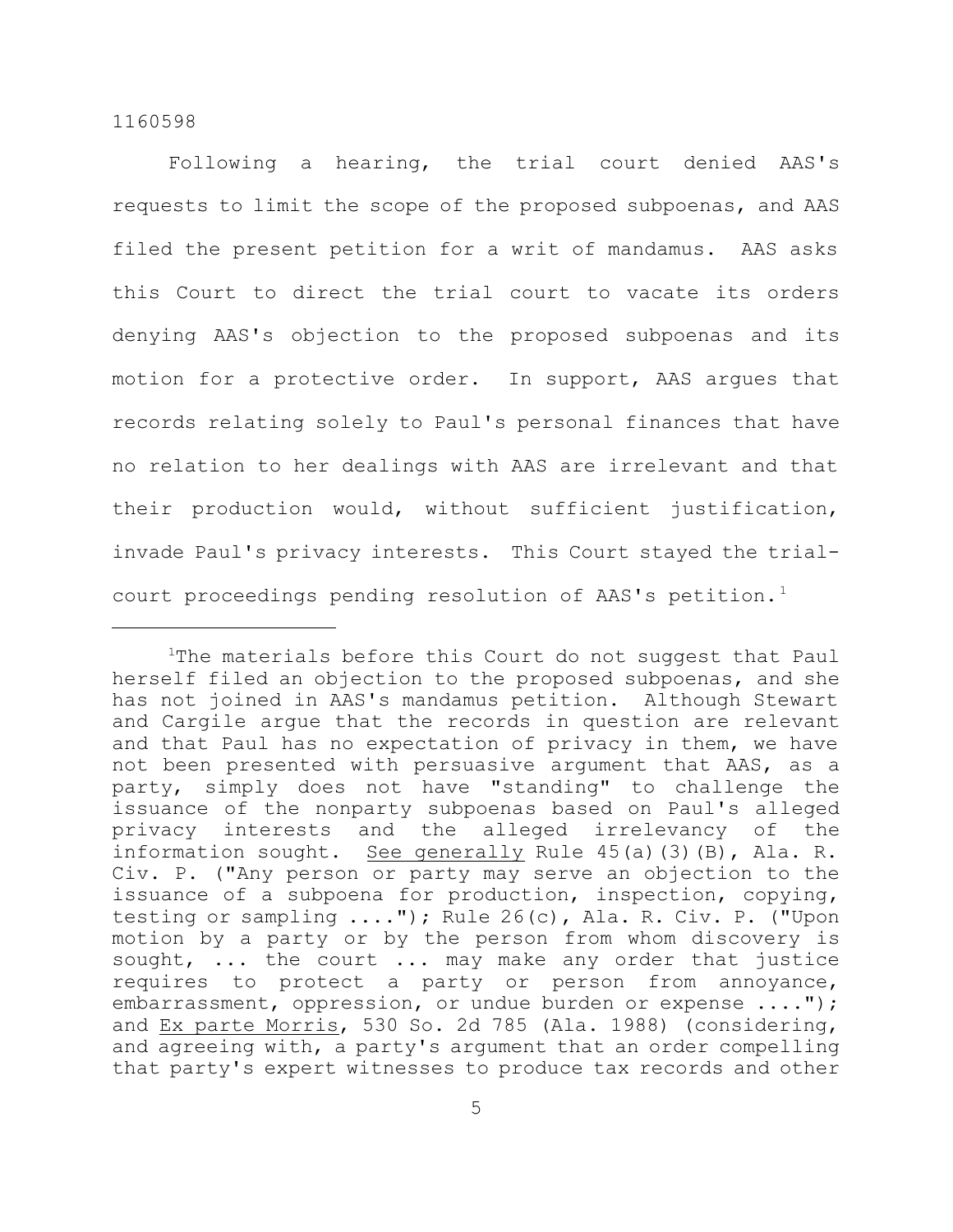"'Discovery matters are within the trial court's sound discretion, and this Court will not reverse a trial court's ruling on a discovery issue unless the trial court has clearly exceeded its discretion. Home Ins. Co. v. Rice, 585 So. 2d 859, 862 (Ala. 1991). Accordingly, mandamus will issue to reverse a trial court's ruling on a discovery issue only (1) where there is a showing that the trial court clearly exceeded its discretion, and (2) where the aggrieved party does not have an adequate remedy by ordinary appeal. The petitioner has an affirmative burden to prove the existence of each of these conditions.'

"Ex parte Ocwen Fed. Bank, FSB, 872 So. 2d 810, 813 (Ala. 2003).

"Moreover, this Court will review by mandamus only those discovery matters involving (a) the disregard of a privilege, (b) the ordered production of 'patently irrelevant or duplicative documents,' (c) orders effectively eviscerating 'a party's entire action or defense,' and (d) orders denying a party the opportunity to make a record sufficient for appellate review of the discovery issue. 872 So. 2d at 813–14."

personal financial information impermissibly called for the production of information of limited probative value and invaded the nonparty witnesses' privacy interests). But see United States v. Idema, 118 F. App'x 740, 744 (4th Cir. 2005) (not selected for publication in the Federal Reporter) ("Ordinarily, a party does not have standing to challenge a subpoena issued to a nonparty unless the party claims some personal right or privilege in the information sought by the subpoena.").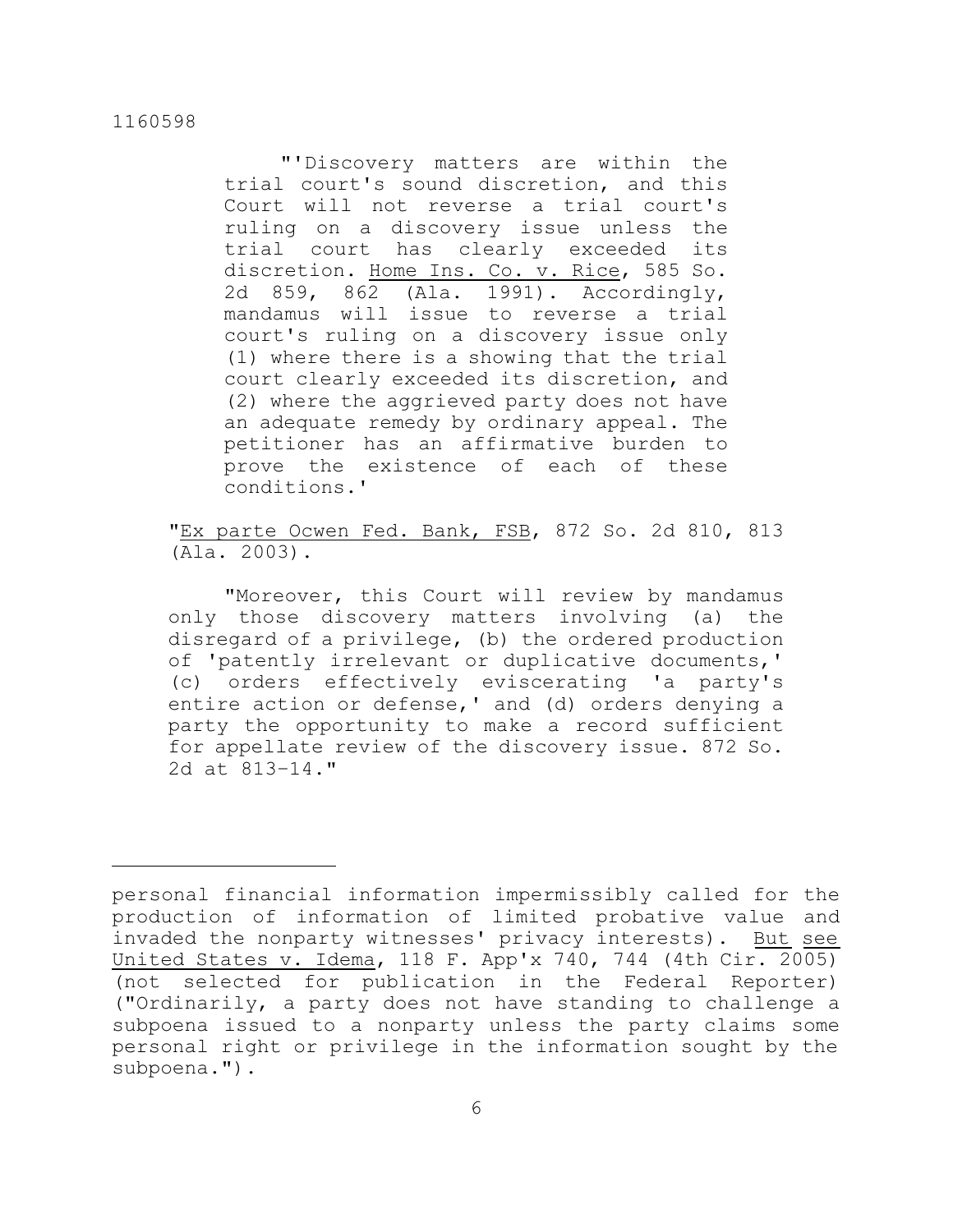Ex parte Meadowbrook Ins. Grp., Inc., 987 So. 2d 540, 547 (Ala. 2007).

AAS relies primarily on Ex parte Morris, 530 So. 2d 785 (Ala. 1988). In Morris, a medical-malpractice action, the trial court entered an order compelling the plaintiff's expert witnesses to produce their income-tax records for the nine years preceding the trial date, as well as "personal financial records," which the Court did not describe in detail. Id. at 789. The defendants in that case sought the information in an effort to demonstrate bias on the part of the expert witnesses.

The Court in Morris noted that some federal courts had recognized a "qualified privilege" for tax records, which "impos[ed] high standards of relevancy before parties will be ordered to reveal such records." 530 So. 2d at 788. Such a qualified privilege was, according to those courts, justified by "'the sensitive information contained [in tax records] and the public interest to encourage the filing by taxpayers of complete and accurate returns.'" Id. (quoting Mitsui & Co. v. Puerto Rico Water Res. Auth., 79 F.R.D. 72, 80 (D.P.R. 1978)). The Court also noted that the United States Court of Appeals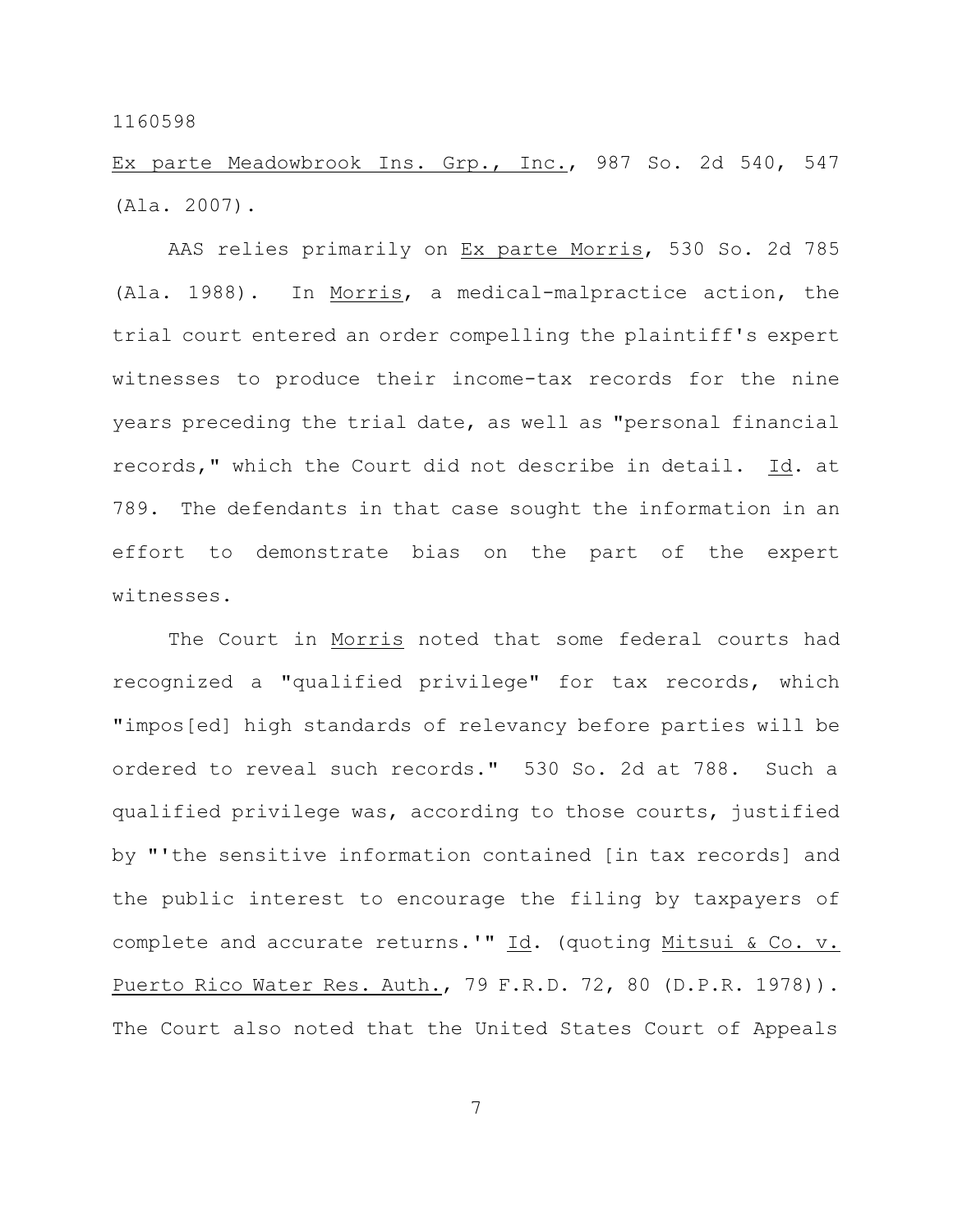for the Third Circuit, in reviewing an order compelling nonparties to disclose their gross incomes, had observed:

"'It can scarcely be denied that public exposure of one's wallet or purse is, in the abstract, an invasion of privacy. Nor can it be denied that private individuals have legitimate expectations of privacy regarding the precise amount of their incomes. Unless placed in issue, as in litigation, in a loan application, or when a federal statute or regulation may require publication of annual compensation, for instance, individuals employed in the private sector expect that the amount of their income need be divulged only to the taxing authorities, and to them with an expectation of confidentiality.'"

530 So. 2d at 788 (quoting DeMasi v. Weiss, 669 F.2d 114, 119

(3d Cir. 1982)).

The Court in Morris noted that the defendants had access to other information they could use to demonstrate bias on the

part of the expert witnesses:

"Petitioner points out that [the defendants] took the depositions of both expert witnesses and had ample opportunities to delve into any subject matters concerning the case and that the [defendants] have at their disposal relevant information concerning both expert witnesses with respect to their hourly rates for testifying in cases, the number and names of states in which they have testified as experts, the number of depositions given as experts, and the approximate percentage of income received from medical-legal cases."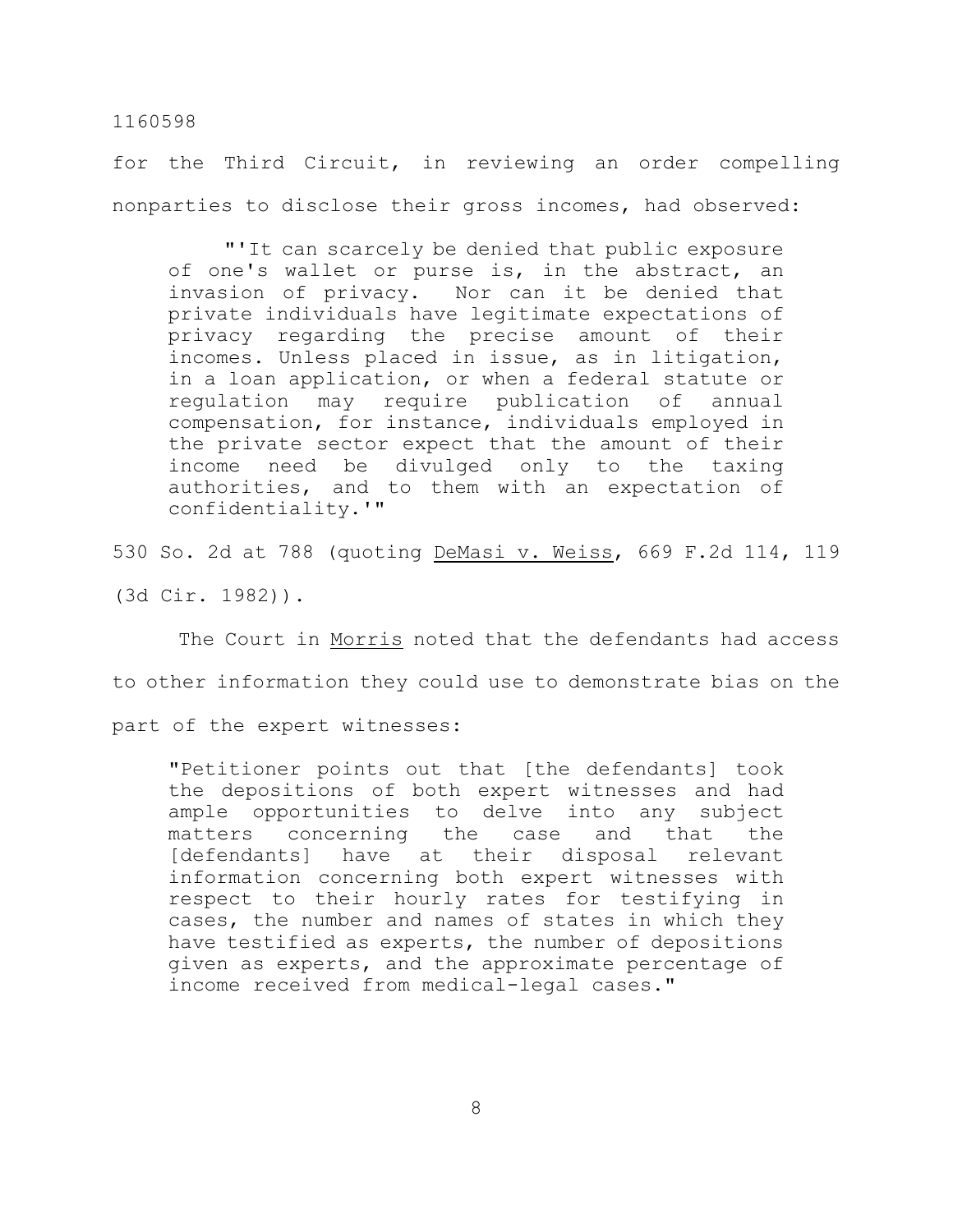530 So. 2d at 787. The Court concluded that the prejudice to the witnesses outweighed the probative value of the records sought:

"After weighing the liberal policy of the discovery rules against the emerging qualified privilege disfavoring disclosure of one's income tax records, we hold that petitioner's expert witnesses are not required to produce their income tax records.

"The incremental value that such information would provide respondent for purposes of showing bias is substantially outweighed by the prejudice that would be imposed on a person not a party to the proceedings, and involving an issue that is not controlling. In essence, to require a non-party witness to produce all of his income tax records for nine years preceding trial would clearly be more prejudicial than probative."

530 So. 2d at  $789.^2$  Accordingly, the Court issued a writ of mandamus and directed the trial court "to vacate the order compelling plaintiff's expert witnesses to produce their personal financial records and income tax returns for nine years preceding the date of trial." Id. Relying on Morris, the Court in Ex parte Alabama State University, 553 So. 2d 561 (Ala. 1989), issued a writ of mandamus and directed the trial court in that case to vacate an order compelling an official

<sup>&</sup>lt;sup>2</sup>The Court was careful to note, however, that it was not "unmindful that such records would be discoverable in appropriate circumstances." Morris, 530 So. 2d at 789.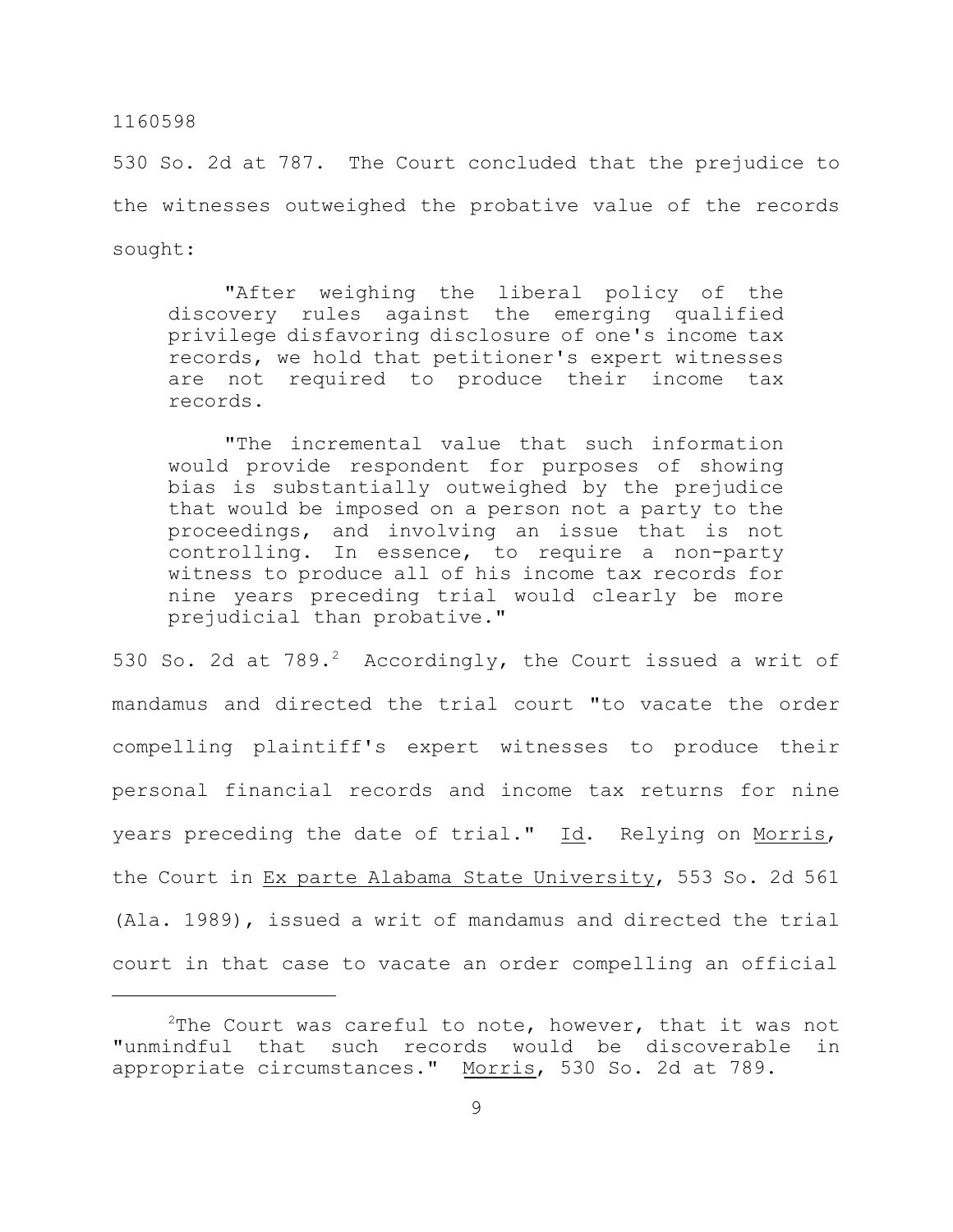of Alabama State University, who had been sued in his official capacity, to produce personal tax returns and records relating to real property he owned. In issuing the writ, this Court noted that "[n]othing is found in the allegations of the complaint or in the depositions of the plaintiffs that could be interpreted to make [the official's] personal income or property records an issue." 553 So. 2d at 562. In the present case, AAS asserts that "Paul's personal financial documents are wholly irrelevant and immaterial to the claims at issue."

Stewart and Cargile point to Rule 26(b), Ala. R. Civ. P., which "contemplates a broad right of discovery" and dictates that "[d]iscovery should be permitted if there is any likelihood that the information sought will aid the party seeking discovery in the pursuit of his claim or defense." Ex parte AMI W. Alabama Gen. Hosp., 582 So. 2d 484, 485 (Ala. 1991). Stewart and Cargile point out that the primary issue in this case is who holds superior rights in the vehicle. They assert that AAS claims that it holds superior rights based on its "funding of Pine City's floor planned vehicles and its security interest in the vehicles," and they claim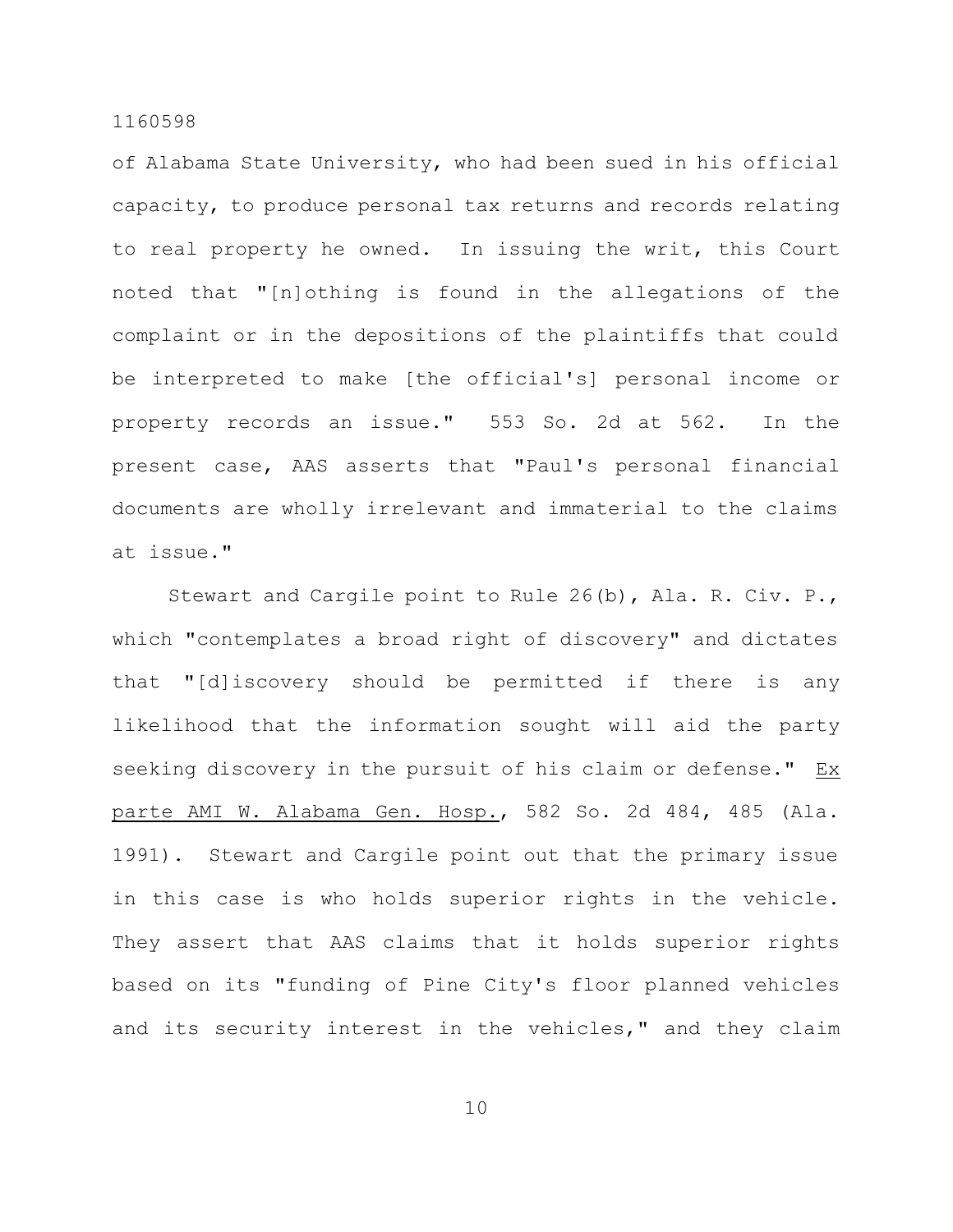that "an investigation into the source of a party's funding may lead to the discovery of important evidence." AAS, however, has not objected to producing financial records that will show the source of AAS's funding. Rather, it objects to the production of Paul's financial records that have nothing to do with her transactions with AAS.

Stewart and Cargile also rely on Paul's deposition testimony indicating that she lost access to records evidencing the loans and contributions she had made to AAS, which had been saved on her old personal computer, when she purchased and installed a new computer. As Stewart and Cargile assert, the transcript of the hearing on AAS's objection to the subpoenas and its motion for a protective order suggests that the trial court doubted the veracity of Paul's explanation, provided during her deposition, for losing the records. Stewart and Cargile argued to the trial court that Paul "was guilty of spoliation" and that, therefore, "her personal records [were] discoverable." This Court, however, fails to see how Paul's alleged concealment or disposal of records, even if established, makes her personal financial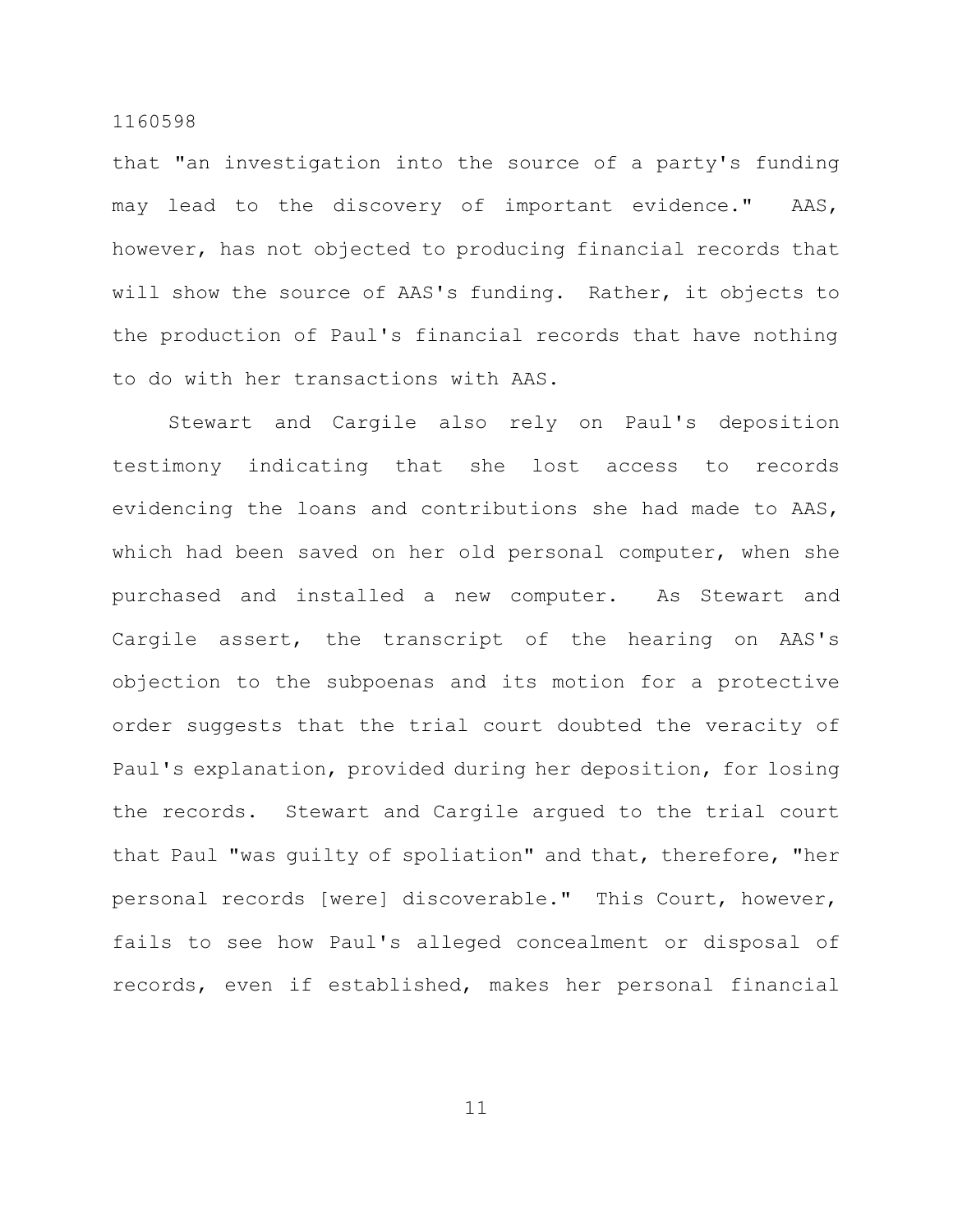information, unrelated to loans and contributions to AAS, relevant to the claims in the present case.

Stewart and Cargile also point to precedent establishing the general proposition that "[w]hen a plaintiff has alleged fraud, discovery must necessarily be broader than in other cases; this is because of the heavy burden of proof imposed on one alleging fraud." Ex parte Horton, 711 So. 2d 979, 983 (Ala. 1998). That precedent suggests that, in a fraud case, broad discovery can lead to the uncovering of multiple instances of similar fraudulent conduct on a defendant's part, which might "show the existence of a plan or scheme, motive, or intent on the part of a defendant." Id. In the present case, however, Stewart and Cargile have not made fraud allegations against AAS that would justify requiring the production of Paul's personal financial records, unrelated to her transactions with AAS. We disagree with Stewart and Cargile's position that, "[i]n effect, the suspicious nature of Ms. Paul's loss of all AAS loan data stored on her computer gives rise to a broad investigatory right on behalf of Stewart and Cargile to conduct discovery into all of Ms. Paul's personal financial documentation for the past five years."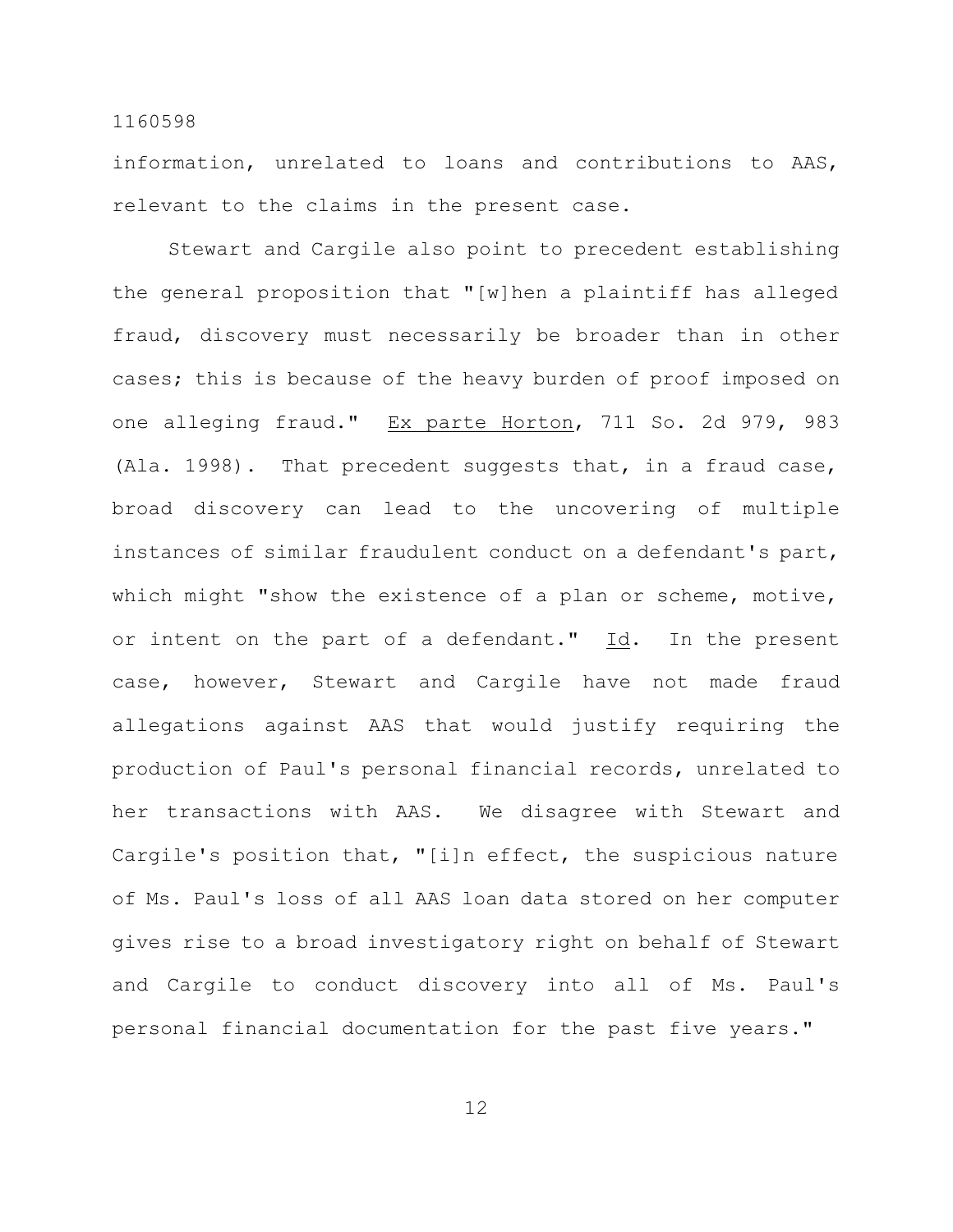Stewart and Cargile also suggest that AAS's corporate veil might be pierced, and Paul held personally liable, because, they suggest, "AAS is merely a pass-through or shell for Ms. Paul personally." Along similar lines, they also point out that "[a] corporate agent who personally participates, albeit in his or her capacity as such agent, in a tort is personally liable for the tort." Sieber v. Campbell, 810 So. 2d 641, 645 (Ala. 2001). Ignoring the fact that Paul has not been sued, Stewart and Cargile's rationale for possibly holding her personally liable would be supported by records showing transactions between Paul and AAS or, possibly, transactions between Paul and Pine City, not Paul's personal financial information unrelated to those transactions.

Finally, Stewart and Cargile assert that there is no bright-line constitutional, statutory, or common-law privilege protecting a person's financial information in the hands of third parties. Illustrating that point, they point to federal law that, they claim, allows financial institutions to "disclose a customer's non-public personal financial information in order to comply with a discovery request."